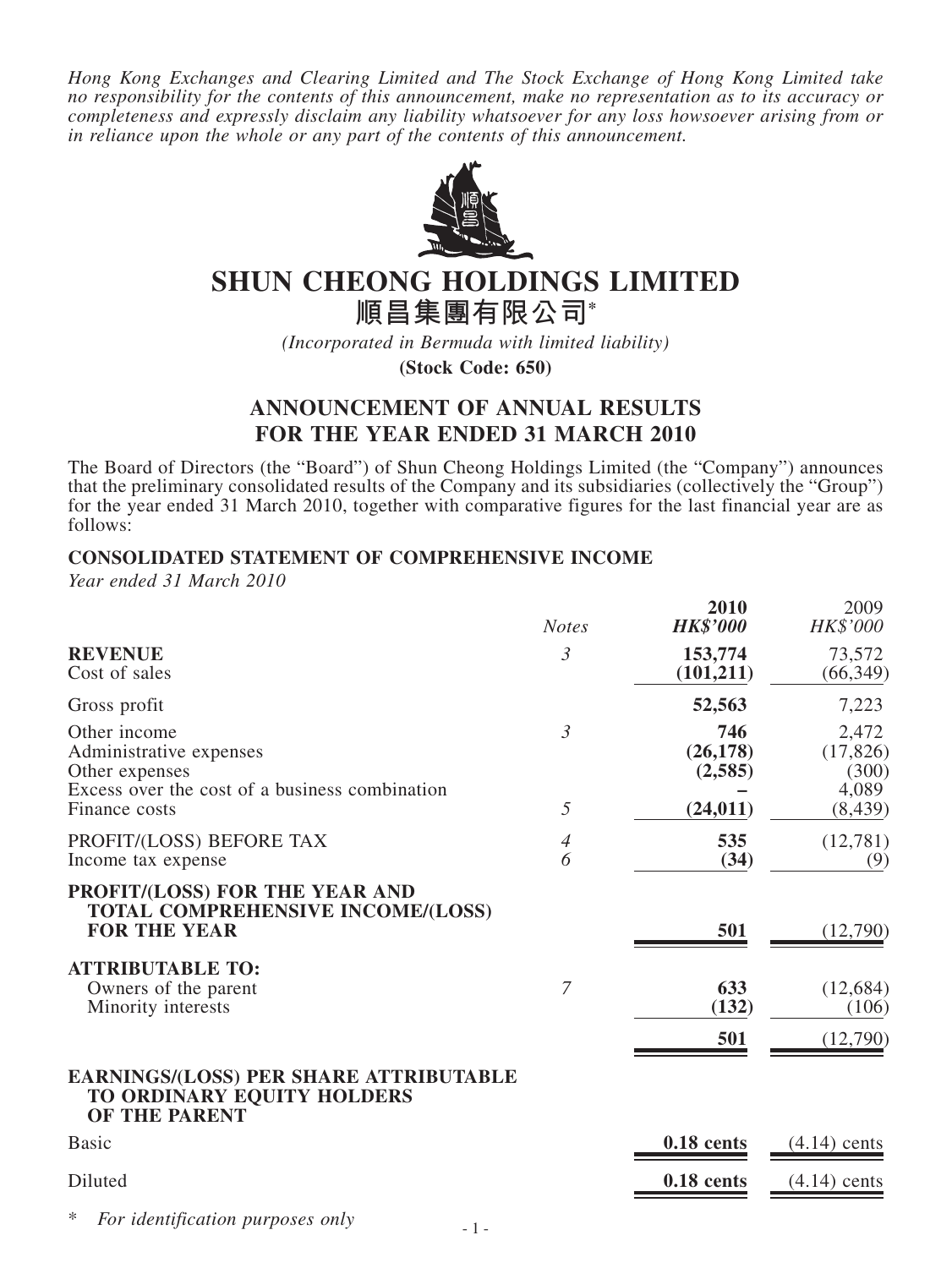### **CONSOLIDATED STATEMENT OF FINANCIAL POSITION**

*31 March 2010*

|                                                                                                                                                                                                                                      | <b>Notes</b> | 2010<br><b>HK\$'000</b>                   | 2009<br>HK\$'000                                          |
|--------------------------------------------------------------------------------------------------------------------------------------------------------------------------------------------------------------------------------------|--------------|-------------------------------------------|-----------------------------------------------------------|
| <b>NON-CURRENT ASSETS</b><br>Property, plant and equipment<br>Deferred tax assets                                                                                                                                                    |              | 488,154<br>1,025                          | 509,637<br>1,025                                          |
| Total non-current assets                                                                                                                                                                                                             |              | 489,179                                   | 510,662                                                   |
| <b>CURRENT ASSETS</b><br>Inventories<br>Gross amounts due from contract customers<br>Trade receivables<br>Retention money receivables<br>Prepayments, deposits and other receivables<br>Tax recoverable<br>Cash and cash equivalents | 8            | 3,126<br>547<br>15,825<br>9,497<br>86,901 | 3,556<br>3,111<br>22,661<br>255<br>24,159<br>19<br>72,560 |
|                                                                                                                                                                                                                                      |              |                                           |                                                           |
| Total current assets<br><b>CURRENT LIABILITIES</b>                                                                                                                                                                                   |              | 115,896                                   | 126,321                                                   |
| Gross amounts due to contract customers<br>Trade payables<br>Retention money payables                                                                                                                                                | 9            | 6,046<br>7,320                            | 12,789<br>11,831<br>696                                   |
| Other payables and accruals<br>Advance from a shareholder<br>Interest-bearing bank borrowing – current portion                                                                                                                       |              | 45,775<br>3,390                           | 48,036<br>22,600<br>3,390                                 |
| Total current liabilities                                                                                                                                                                                                            |              | 62,531                                    | 99,342                                                    |
| <b>NET CURRENT ASSETS</b>                                                                                                                                                                                                            |              | 53,365                                    | 26,979                                                    |
| <b>TOTAL ASSET LESS CURRENT LIABILITIES</b>                                                                                                                                                                                          |              | 542,544                                   | 537,641                                                   |
| <b>NON-CURRENT LIABILITIES</b><br>Convertible bonds<br>Interest-bearing bank borrowing                                                                                                                                               |              | 91,113<br>253,120                         | 83,321<br>256,510                                         |
| Total non-current liabilities                                                                                                                                                                                                        |              | 344,233                                   | 339,831                                                   |
| <b>Net assets</b>                                                                                                                                                                                                                    |              | 198,311                                   | 197,810                                                   |
| <b>EQUITY</b><br>Equity attributable to owners of the parent                                                                                                                                                                         |              |                                           |                                                           |
| Issued capital<br>Equity component of convertible bonds<br>Reserves                                                                                                                                                                  |              | 3,473<br>43,272<br>150,301                | 3,473<br>43,272<br>149,668                                |
|                                                                                                                                                                                                                                      |              | 197,046                                   | 196,413                                                   |
| <b>Minority interests</b>                                                                                                                                                                                                            |              | 1,265                                     | 1,397                                                     |
| Total equity                                                                                                                                                                                                                         |              | <u>198,311</u>                            | <u>197,810</u>                                            |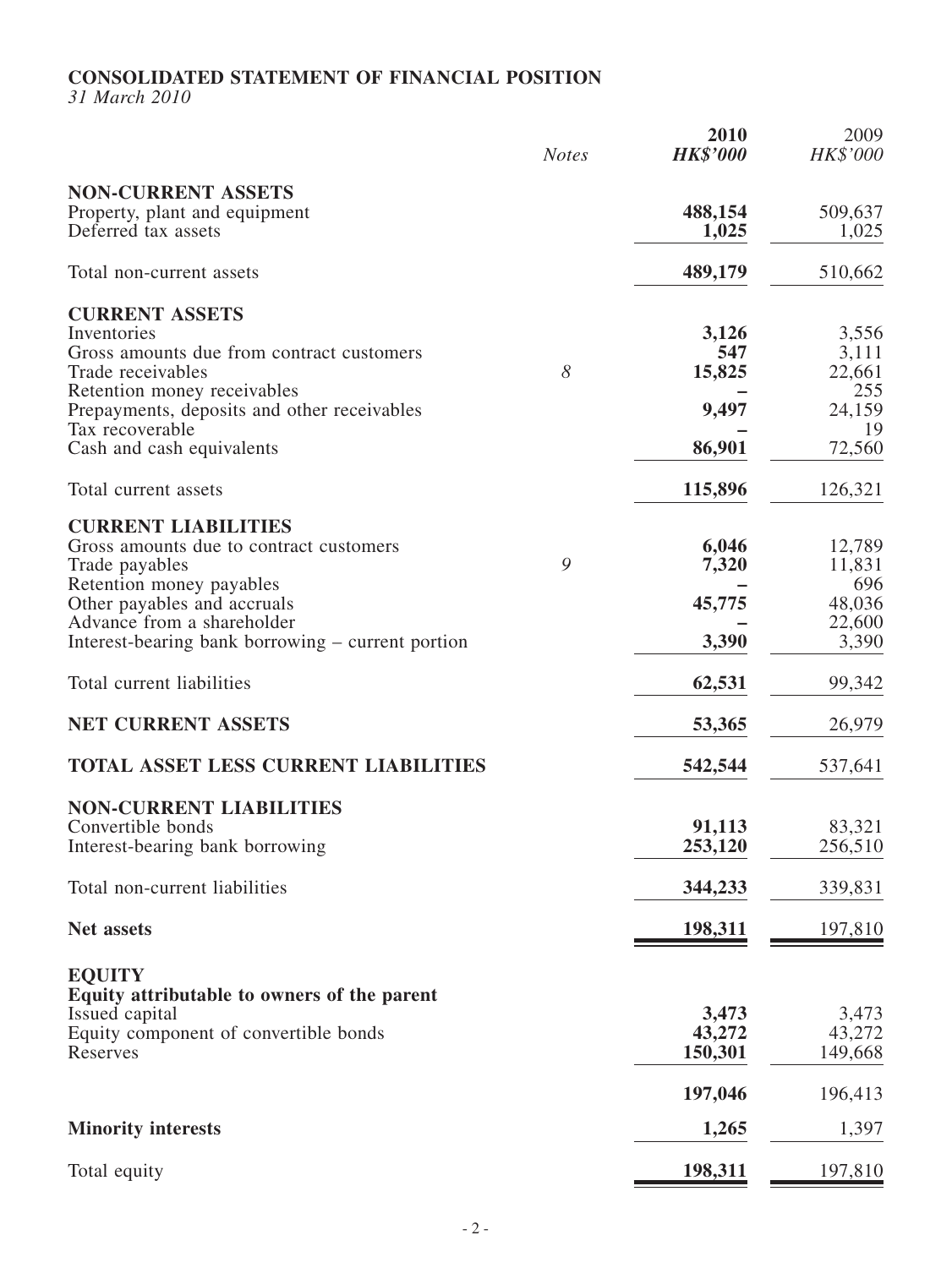### *Notes:*

### **1.1 BASIS OF PREPARATION**

These financial statements have been prepared in accordance with Hong Kong Financial Reporting Standards ("HKFRSs") (which include all Hong Kong Financial Reporting Standards, Hong Kong Accounting Standards ("HKASs") and Interpretations) issued by the Hong Kong Institute of Certified Public Accountants, accounting principles generally accepted in Hong Kong and the disclosure requirements of the Hong Kong Companies Ordinance. They have been prepared under the historical cost convention. These financial statements are presented in Hong Kong dollars ("HK\$") and all values are rounded to the nearest thousand except when otherwise indicated.

### **1.2 changes IN ACCOUNTING policies AND DISCLOSURES**

The Group has adopted the following new and revised HKFRSs for the first time for the current year's financial statements.

| HKFRS 1 and HKAS 27<br>Amendments | Amendments to HKFRS 1 First-time Adoption of HKFRSs and<br>HKAS 27 Consolidated and Separate Financial                 |
|-----------------------------------|------------------------------------------------------------------------------------------------------------------------|
|                                   | Statements - Cost of an Investment in a Subsidiary, Jointly Controlled<br>Entity or Associate                          |
| <b>HKFRS 2 Amendments</b>         | Amendments to HKFRS 2 Share-based Payment - Vesting Conditions and<br>Cancellations                                    |
| <b>HKFRS 7 Amendments</b>         | Amendments to HKFRS 7 Financial Instruments: Disclosures - Improving<br>Disclosures about Financial Instruments        |
| <b>HKFRS 8</b>                    | <b>Operating Segments</b>                                                                                              |
| HKFRS 8 Amendment*                | Amendment to HKFRS 8 Operating Segments: Disclosures - Information<br>about segment assets (early adopted)             |
| HKAS 1 (Revised)                  | Presentation of Financial Statements                                                                                   |
| HKAS 18 Amendment*                | Amendment to Appendix to HKAS 18 Revenue - Determining whether an<br>entity is acting as a principal or as an agent    |
| HKAS 23 (Revised)                 | <b>Borrowing Costs</b>                                                                                                 |
| HKAS 32 and HKAS 1                | Amendments to HKAS 32 Financial Instruments: Presentation and                                                          |
| Amendments                        | HKAS 1 Presentation of Financial Statements - Puttable Financial<br>Instruments and Obligations Arising on Liquidation |
| HK(IFRIC)-Int 9 and               | Amendments to HK(IFRIC)-Int 9 Reassessment of Embedded                                                                 |
| <b>HKAS 39 Amendments</b>         | Derivatives and HKAS 39 Financial Instruments:<br>Recognition and Measurement – Embedded Derivatives                   |
| HK(IFRIC)-Int 13                  | <b>Customer Loyalty Programmes</b>                                                                                     |
| HK(IFRIC)-Int 15                  | Agreements for the Construction of Real Estate                                                                         |
| HK(IFRIC)-Int 16                  | Hedges of a Net Investment in a Foreign Operation                                                                      |
| HK(IFRIC)-Int 18                  | Transfers of Assets from Customers (adopted from 1 July 2009)                                                          |
| Improvements to HKFRSs            | Amendments to a number of HKFRSs                                                                                       |
| (October 2008)**                  |                                                                                                                        |

\* Included in *Improvements to HKFRSs 2009* (as issued in May 2009)

\*\* The Group adopted all the improvements to HKFRSs issued in October 2008 except for the amendments to HKFRS 5 *Non*-*current assets Held for Sale and Discontinued Operations - Plan to sell the controlling interest in a subsidiary*, which is effective for annual periods beginning on or after 1 July 2009.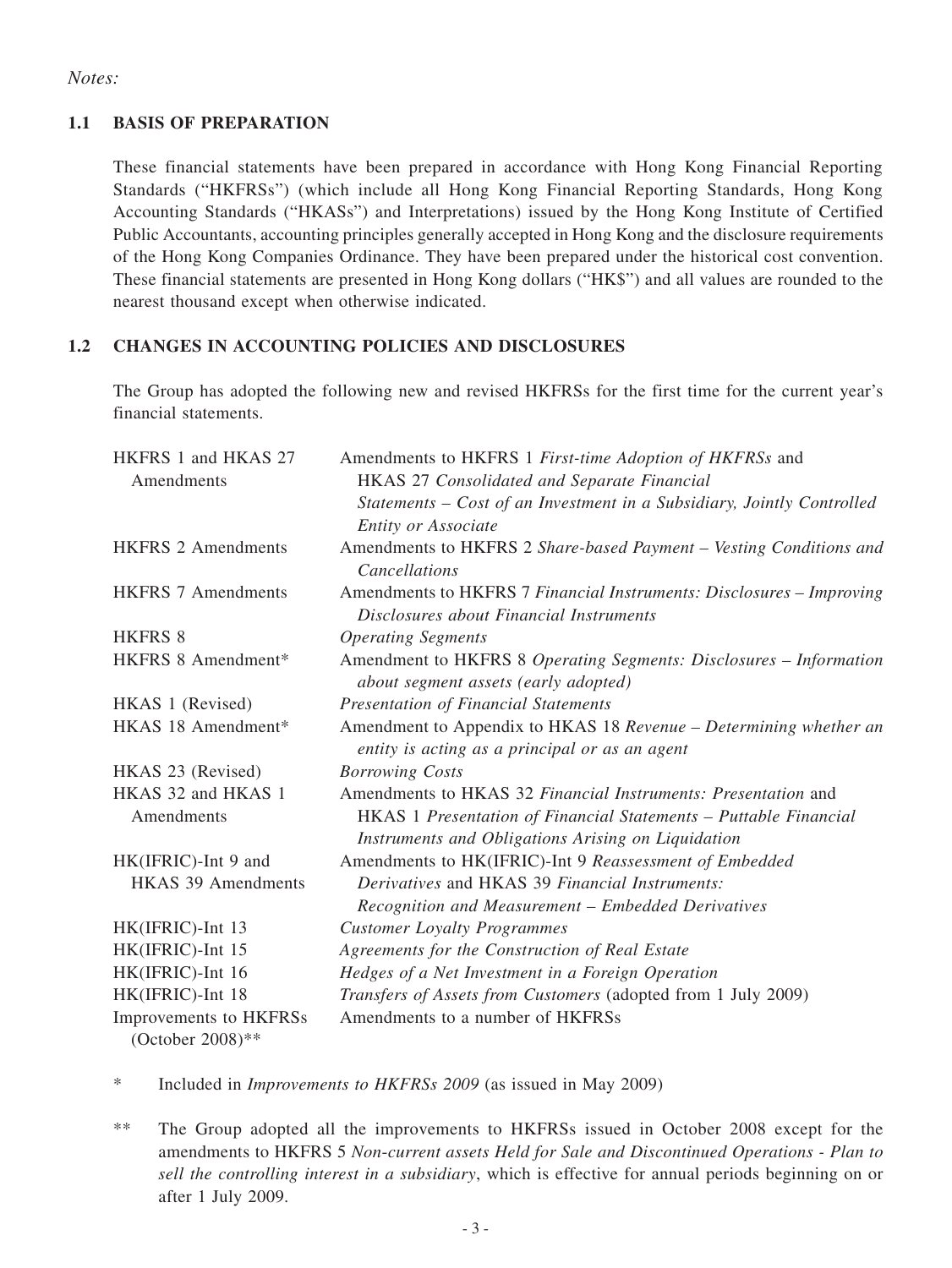Other than as further explained below regarding the impact of the HKFRS 8, HKFRS 8 Amendment, and HKAS 1 (Revised), the adoption of these new and revised HKFRSs has had no significant financial effect on these financial statements and there have been no significant changes to the accounting policies applied in these financial statements.

### (a) HKFRS 8 *Operating Segments*

HKFRS 8, which replaces HKAS 14 *Segment Reporting*, specifies how an entity should report information about its operating segments, based on information about the components of the entity that is available to the chief operating decision maker for the purposes of allocating resources to the segments and assessing their performance. The standard also requires the disclosure of information about the products and services provided by the segments, the geographical areas in which the Group operates, and revenue from the Group's major customers. The Group concluded that the operating segments determined in accordance with HKFRS 8 are the same as the business segments previously identified under HKAS 14. These revised disclosures, including the related revised comparative information, are shown in note 2 to the financial statements.

The Group has early adopted in these financial statements the Amendment to HKFRS 8 issued in *Improvements to HKFRSs 2009* which clarifies that segment assets need only to be reported when those assets are included in measures that are used by the chief operating decision maker.

(b) HKAS 1 (Revised) *Presentation of Financial Statements*

HKAS 1 (Revised) introduces changes in the presentation and disclosures of financial statements. The revised standard separates owner and non-owner changes in equity. The statement of changes in equity includes only details of transactions with owners, with all non-owner changes in equity presented as a single line. In addition, this standard introduces the statement of comprehensive income, with all items of income and expense recognised in profit or loss, together with all other items of recognised income and expense recognised directly in equity, either in one single statement, or in two linked statements. The Group has elected to present one single statement.

### **2. OPERATING SEGMENT INFORMATION**

For management purposes, the Group is organised into business units based on their products and services and has two reportable operating segments as follows:

- (a) the building services contracting and maintenance business consists of the provisions of building related maintenance services; and
- (b) the hotel business consists of the hotel and restaurant operations in the PRC.

Management monitors the results of its operating segments separately for the purpose of making decisions about resources allocation and performance assessment. Segment performance is evaluated based on reportable segment profit/(loss), which is a measure of adjusted operating profit/(loss) before tax.

Intersegment sales and transfers are transacted with reference to the selling prices used for sales made to third parties at the then prevailing market prices.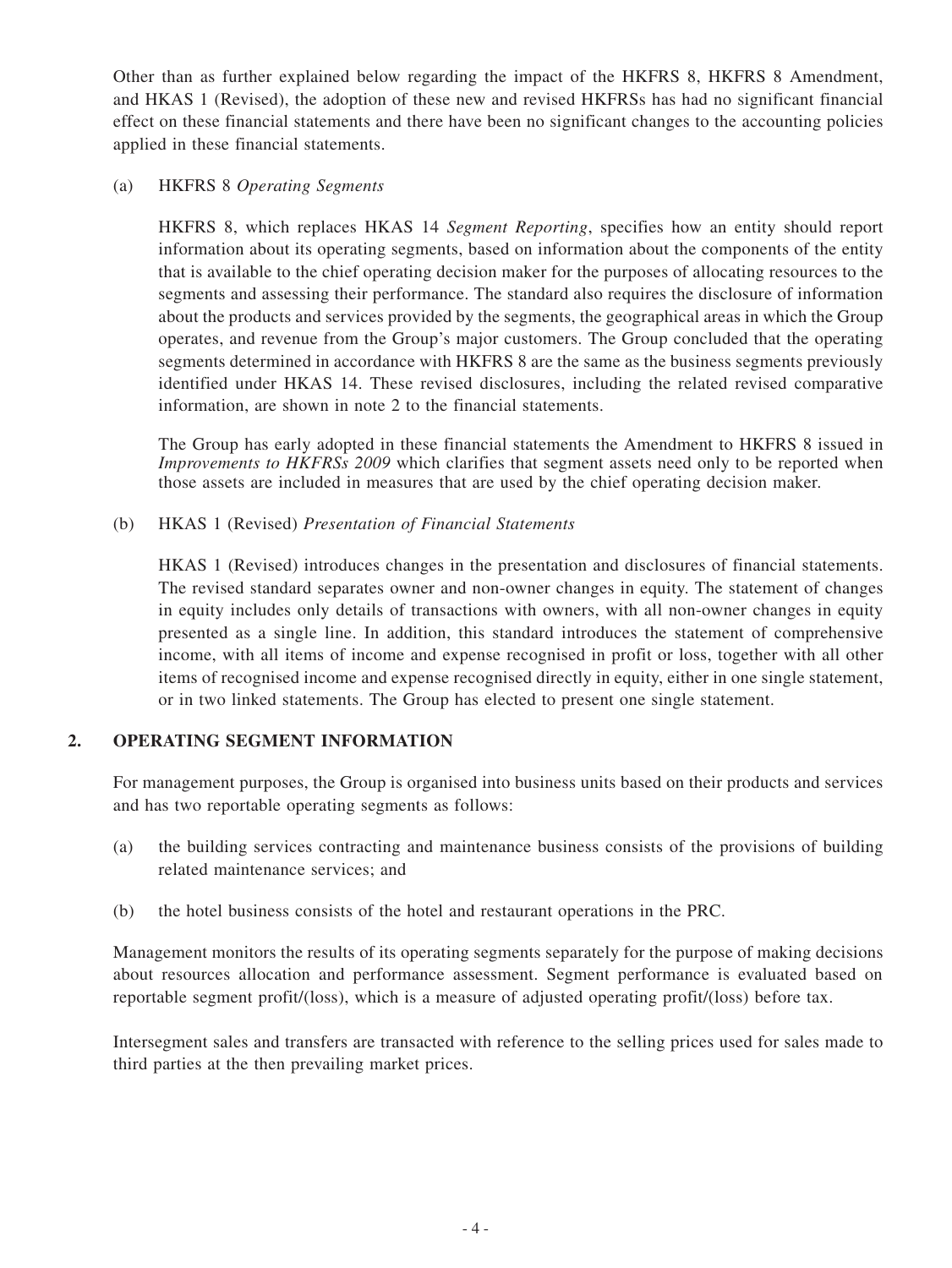| <b>Year ended</b><br>31 March 2010     | <b>Building</b><br>services<br>contracting and<br>maintenance<br><b>business</b><br><b>HK\$'000</b> | <b>Hotel</b><br>business<br><b>HK\$'000</b> | <b>Total</b><br><b>HK\$'000</b> |
|----------------------------------------|-----------------------------------------------------------------------------------------------------|---------------------------------------------|---------------------------------|
| <b>Segment revenue:</b>                |                                                                                                     |                                             |                                 |
| Sales to external customers            | 21,948                                                                                              | 131,826                                     | 153,774                         |
| Other revenue                          | 166                                                                                                 | 533                                         | 699                             |
| Revenue                                | 22,114                                                                                              | 132,359                                     | 154,473                         |
| <b>Segment results</b>                 | 284                                                                                                 | 15,810                                      | 16,094                          |
| Reconciliation                         |                                                                                                     |                                             |                                 |
| Interest income                        |                                                                                                     |                                             | 47                              |
| Unallocated expenses                   |                                                                                                     |                                             | (6,602)                         |
| Finance costs                          |                                                                                                     |                                             | (9,004)                         |
| Profit before tax                      |                                                                                                     |                                             | 535                             |
| <b>Segment assets</b>                  | 17,953                                                                                              | 574,011                                     | 591,964                         |
| Reconciliation                         |                                                                                                     |                                             |                                 |
| Unallocated assets                     |                                                                                                     |                                             | 13,111                          |
| Total assets                           |                                                                                                     |                                             | 605,075                         |
| <b>Segment liabilities</b>             | 13,176                                                                                              | 300,766                                     | 313,942                         |
| Reconciliation                         |                                                                                                     |                                             |                                 |
| Unallocated liabilities                |                                                                                                     |                                             | 92,822                          |
| Total liabilities                      |                                                                                                     |                                             | 406,764                         |
| Other segment information:             |                                                                                                     |                                             |                                 |
| Depreciation                           | 139                                                                                                 | 29,612                                      | 29,751                          |
| Capital expenditure                    |                                                                                                     | 8,268                                       | 8,268                           |
| Impairment losses of other receivables |                                                                                                     |                                             |                                 |
| recognised in profit or loss           | 363                                                                                                 |                                             | 363                             |
| Impairment losses of trade receivables |                                                                                                     |                                             |                                 |
| reversed in profit or loss             | (118)                                                                                               |                                             | (118)                           |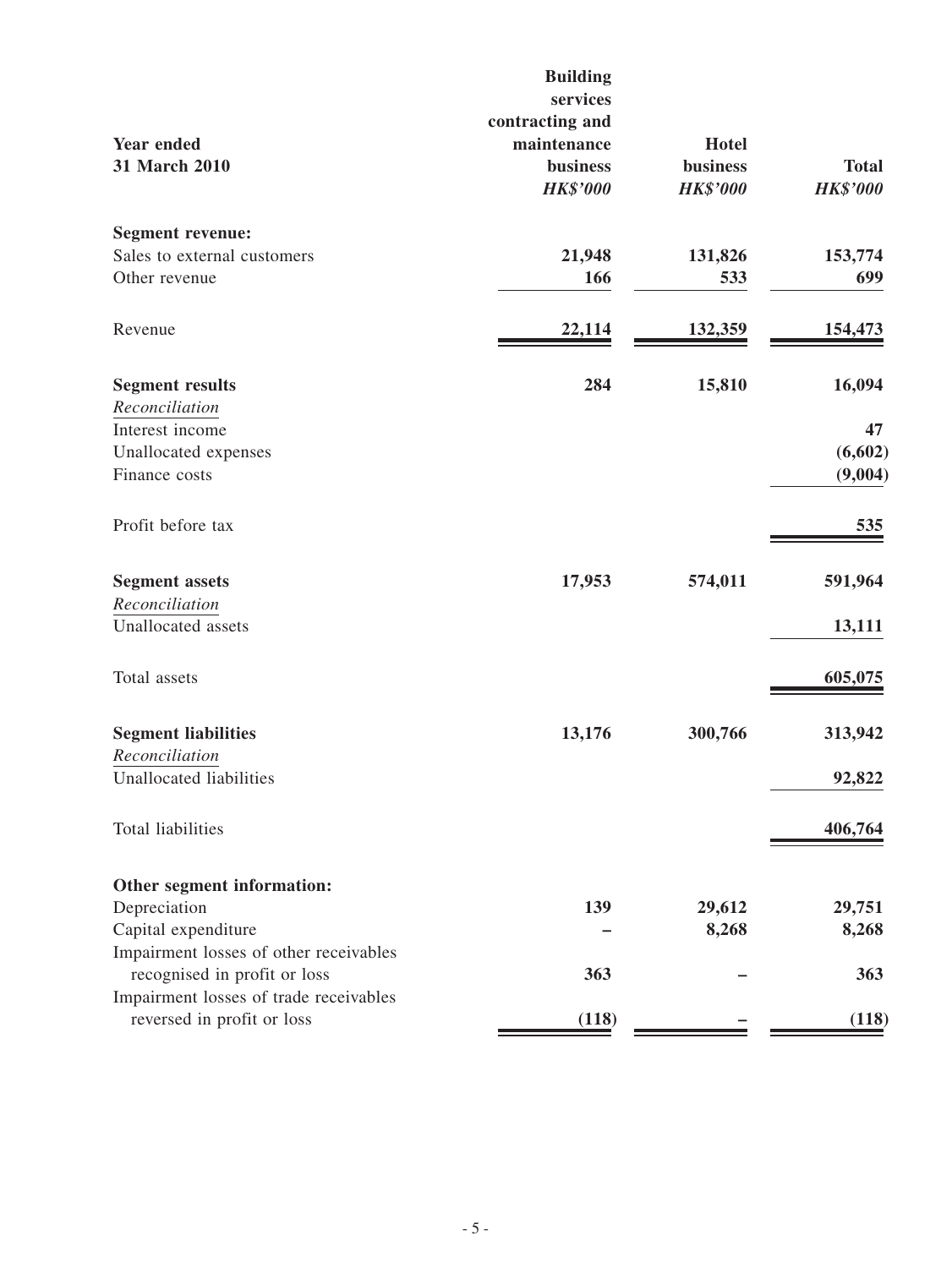| <b>Year ended</b><br>31 March 2009             | <b>Building</b><br>services<br>contracting and<br>maintenance<br>business<br>HK\$'000 | Hotel<br>business<br>HK\$'000 | Total<br>HK\$'000 |
|------------------------------------------------|---------------------------------------------------------------------------------------|-------------------------------|-------------------|
| <b>Segment revenue:</b>                        |                                                                                       |                               |                   |
| Sales to external customers                    | 58,270                                                                                | 15,302                        | 73,572            |
| Other revenue                                  | 9                                                                                     | 13                            | 22                |
| Revenue                                        | 58,279                                                                                | 15,315                        | <u>73,594</u>     |
| <b>Segment results</b>                         | (4,370)                                                                               | (941)                         | (5,311)           |
| Reconciliation                                 |                                                                                       |                               |                   |
| Interest income                                |                                                                                       |                               | 2,446             |
| Excess over the cost of a business combination |                                                                                       |                               | 4,089             |
| Unallocated expenses                           |                                                                                       |                               | (5,780)           |
| Finance costs                                  |                                                                                       |                               | (8,225)           |
| Loss before tax                                |                                                                                       |                               | (12,781)          |
| <b>Segment assets</b>                          | 40,076                                                                                | 534,367                       | 574,443           |
| Reconciliation                                 |                                                                                       |                               |                   |
| Unallocated assets                             |                                                                                       |                               | 62,540            |
| Total assets                                   |                                                                                       |                               | 636,983           |
| <b>Segment liabilities</b>                     | 27,766                                                                                | 325,710                       | 353,476           |
| Reconciliation                                 |                                                                                       |                               |                   |
| Unallocated liabilities                        |                                                                                       |                               | 85,697            |
| Total liabilities                              |                                                                                       |                               | 439,173           |
| Other segment information:                     |                                                                                       |                               |                   |
| Depreciation                                   | 189                                                                                   | 4,706                         | 4,895             |
| Capital expenditure                            |                                                                                       | 1,191                         | 1,191             |
| Impairment losses of trade receivables         |                                                                                       |                               |                   |
| recognised in profit or loss                   |                                                                                       | 389                           | 389               |
| Impairment losses of trade receivables         |                                                                                       |                               |                   |
| reversed in profit or loss                     | (178)                                                                                 |                               | (178)             |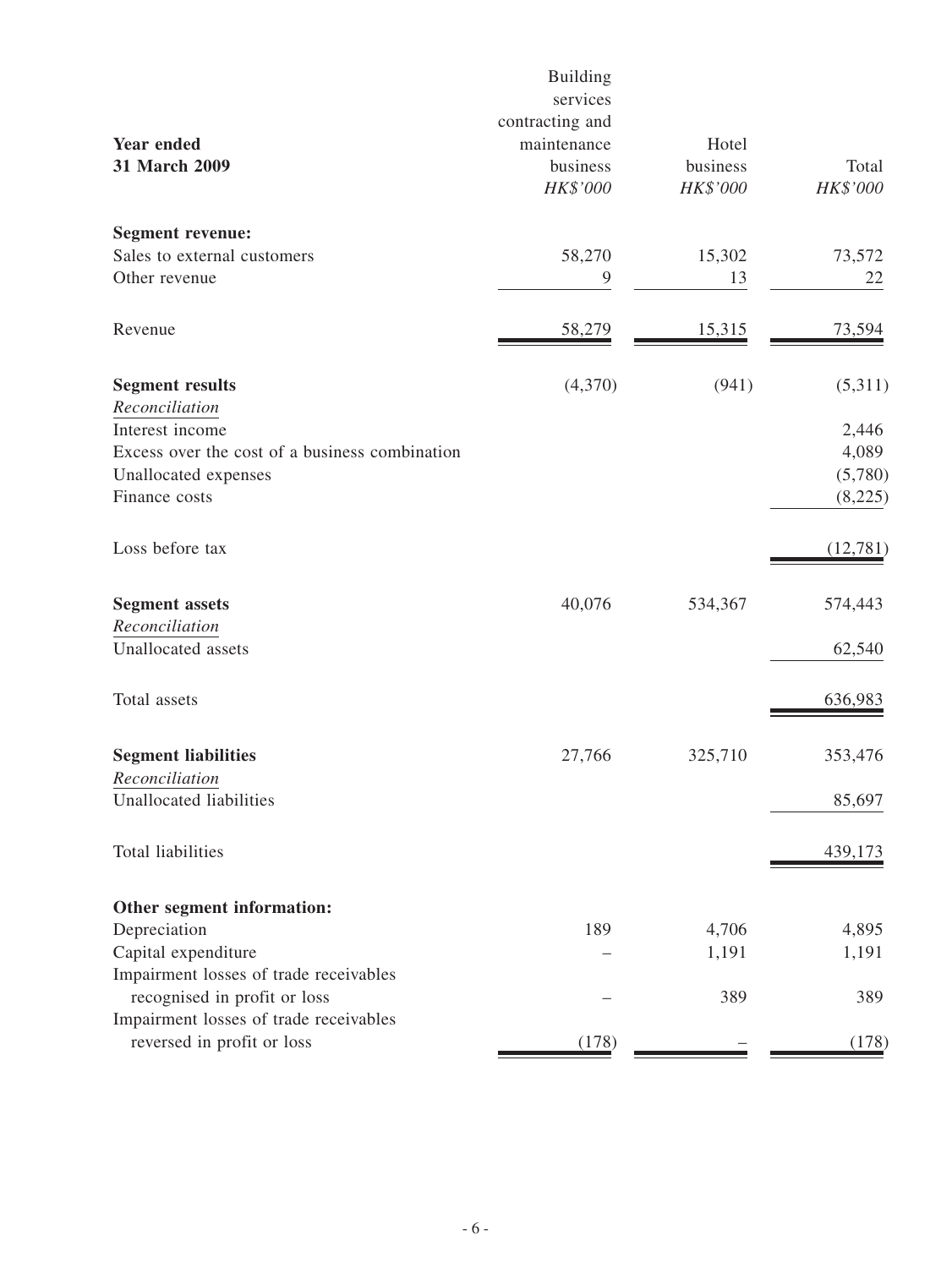#### **Geographical information**

#### *(a) Revenue from external customers*

|                | 2010<br><b>HK\$'000</b> | 2009<br>HK\$'000 |
|----------------|-------------------------|------------------|
| Hong Kong      | 21,948                  | 58,270           |
| Mainland China | 131,826                 | 15,302           |
|                | 153,774                 | 73,572           |

The revenue information above is based on the location of the customers.

#### *(b) Non-current assets*

|                | 2010<br><b>HK\$'000</b> | 2009<br>HK\$'000 |
|----------------|-------------------------|------------------|
| Hong Kong      | 2,153                   | 2,291            |
| Mainland China | 486,001                 | 507,346          |
|                | 488,154                 | 509,637          |

The non-current assets information above is based on the location of the assets and excludes deferred tax assets and other assets.

#### **3. REVENUE AND OTHER INCOME**

Revenue, which is also the Group's turnover, represents the net invoiced value of services rendered of contract revenue from building services contracting and maintenance businesses and income from hotel and restaurant operations during the year.

An analysis of the Group's revenue and other income is as follows:

|                                                          | 2010            | 2009     |
|----------------------------------------------------------|-----------------|----------|
|                                                          | <b>HK\$'000</b> | HK\$'000 |
| Revenue                                                  |                 |          |
| Building services contracting and maintenance businesses | 21,948          | 58,270   |
| Hotel and restaurant operations                          | 131,826         | 15,302   |
|                                                          | 153,774         | 73,572   |
| Other income                                             |                 |          |
| Bank interest income                                     | 47              | 2,450    |
| Others                                                   | 699             | 22       |
|                                                          | 746             | 2,472    |
|                                                          |                 |          |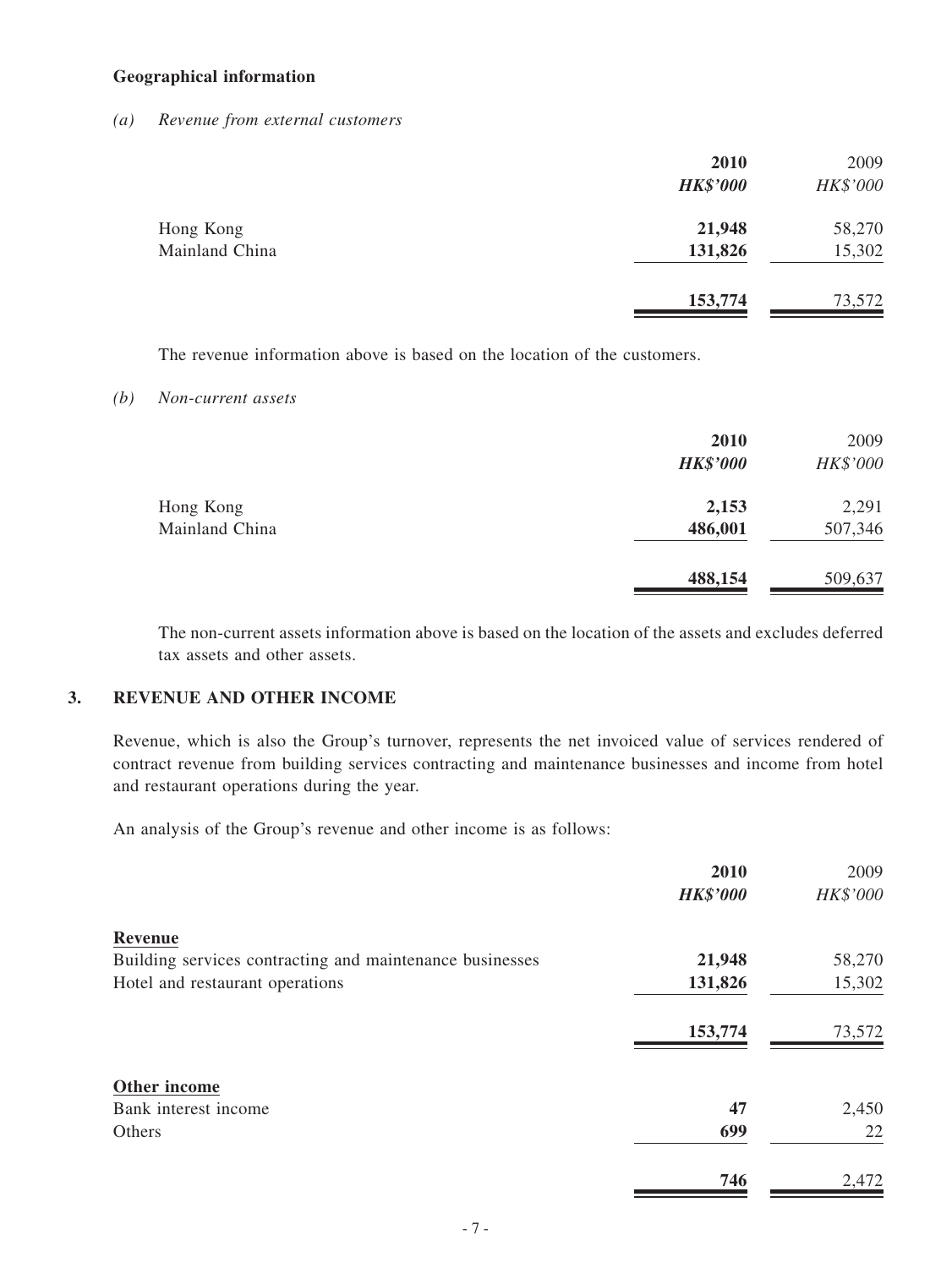# **4. PROFIT/(LOSS) BEFORE TAX**

The Group's profit/(loss) before tax is arrived at after charging/(crediting):

|                                                                         | 2010<br><b>HK\$'000</b> | 2009<br>HK\$'000 |
|-------------------------------------------------------------------------|-------------------------|------------------|
| Cost of maintenance                                                     | 18,846                  | 59,618           |
| Cost of services provided                                               | 82,365                  | 6,731            |
|                                                                         | 101,211                 | 66,349           |
| Depreciation                                                            | 29,751                  | 4,895            |
| Minimum lease payments under operating leases                           |                         |                  |
| in respect of land and buildings                                        | 127                     | 292              |
| Auditors' remuneration                                                  | 950                     | 850              |
| Employee benefit expense (including directors'<br>remuneration):        |                         |                  |
| Wages, salaries and bonuses                                             | 14,076                  | 6,823            |
| Pension scheme contributions*                                           | 83                      | 676              |
|                                                                         | 14,159                  | 7,499            |
| Less: Amount capitalised in contract costs                              |                         | (1,926)          |
| Amounts charged to administrative expenses                              | 14,159                  | 5,573            |
| Impairment/(write back of impairment) of trade receivables <sup>#</sup> | (118)                   | 211              |
| Impairment of other receivables <sup>#</sup>                            | 2,703                   |                  |
| Loss on disposal of items of property, plant                            |                         |                  |
| and equipment <sup>#</sup>                                              |                         | 9                |
|                                                                         |                         |                  |

\* *As at 31 March 2010, the Group did not have significant forfeited contributions available to reduce its contributions to the pension schemes in future years (2009: Nil).*

# *These items are included in "Other expenses" on the face of the consolidated statement of comprehensive income.*

### **5. FINANCE COSTS**

An analysis of finance cost is as follows:

|                                                    | 2010            | 2009     |
|----------------------------------------------------|-----------------|----------|
|                                                    | <b>HK\$'000</b> | HK\$'000 |
| Interest on bank loans, overdrafts and other loans |                 |          |
| wholly repayable within five years                 | 15,007          | 220      |
| Interest on convertible bonds                      | 8,992           | 8,175    |
| <b>Others</b>                                      | 12              | 44       |
|                                                    | 24,011          | 8,439    |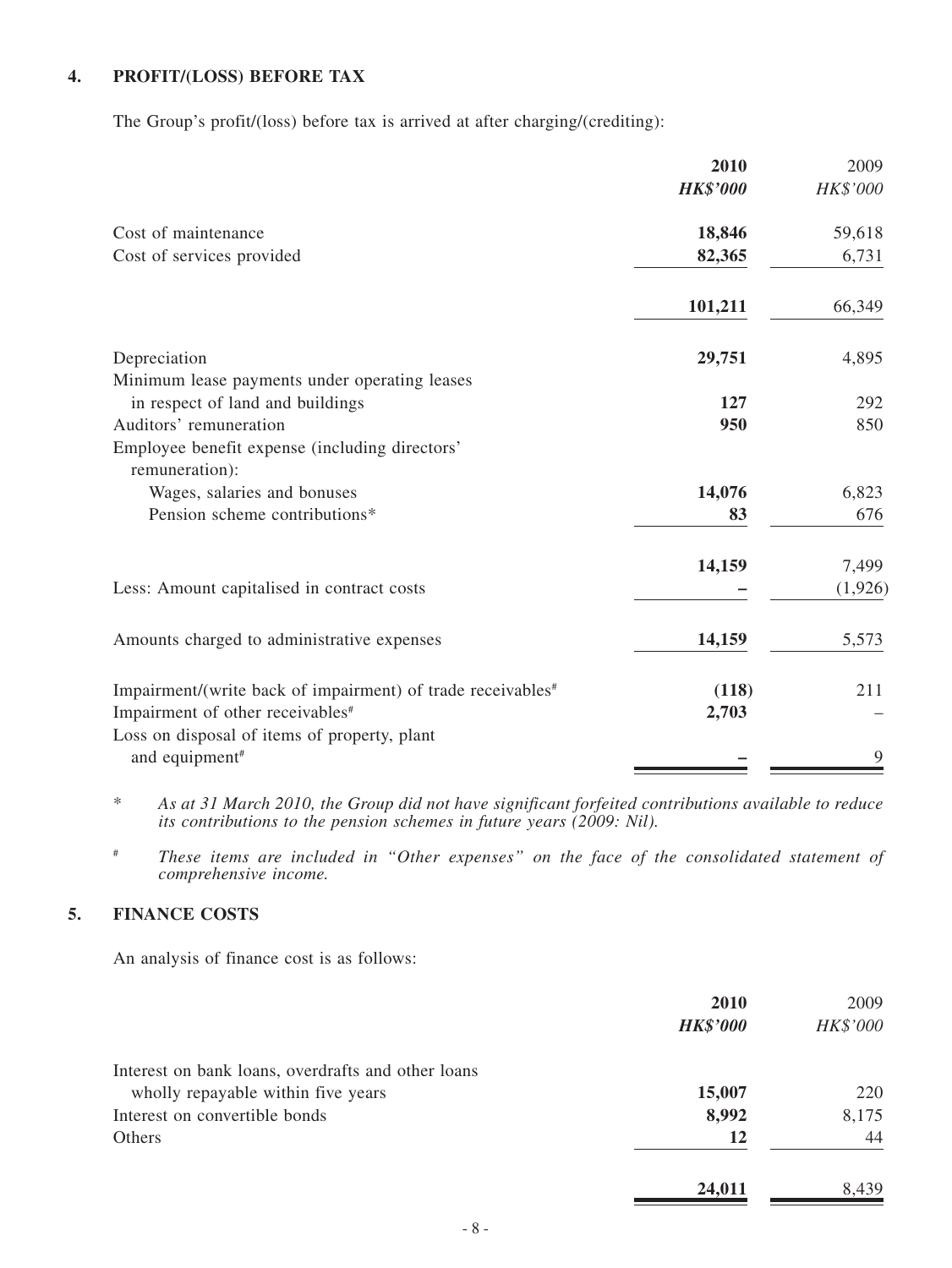### **6. income TAX**

The Company is exempt from tax in Bermuda until 2016. Hong Kong profits tax has been provided at the rate of 16.5% (2009: 16.5%) on the estimated assessable profits arising in Hong Kong during the year.

|                                            | 2010<br><b>HK\$'000</b> | 2009<br>HK\$'000 |
|--------------------------------------------|-------------------------|------------------|
| Current – Hong Kong<br>Charge for the year | 34                      | 34               |
| Overprovision in prior years               |                         | (25)             |
| Total tax charge for the year              | 34                      | $\mathbf Q$      |

A reconciliation of the tax charge/(credit) applicable to profit/(loss) before tax at the statutory rate in Hong Kong to the tax charge for the year as follows:

|                                                             | 2010<br><b>HK\$'000</b> | 2009<br>HK\$'000 |
|-------------------------------------------------------------|-------------------------|------------------|
| Profit/(loss) before tax                                    | 535                     | (12,781)         |
| Tax at the statutory tax rate of $16.5\%$ (2009: $16.5\%$ ) | 88                      | (2,109)          |
| Different tax rate enacted by local authority               | 1,345                   | (61)             |
| Adjustments in respect of current tax of previous years     |                         | (25)             |
| Income not subject to tax                                   | (888)                   | (1,107)          |
| Expenses not deductible for tax                             | 2,577                   | 2,335            |
| Tax losses not recognised                                   | 149                     | 964              |
| Tax losses utilised from previous periods                   | (3,269)                 |                  |
| Others                                                      | 32                      | 12               |
| Tax charge for the year                                     | 34                      |                  |

### **7. Earnings/(LOSS) PER SHARE ATTRIBUTABLE TO ORDINARY EQUITY HOLDERS OF THE PARENT**

The calculation of basic earnings/(loss) per share is based on the profit/(loss) for the year attributable to ordinary equity holders of the parent, and the weighted average number of ordinary shares of 347,326,000 (2009: 306,217,827) in issue during the year.

The calculation of diluted earnings/(loss) per share amounts is based on the profit/(loss) for the year attributable to equity holders of the parent, adjusted to reflect the interest on the convertible bonds, where applicable (see below). The weighted average number of ordinary shares used in the calculation is the number of ordinary shares in issue during the year, as used in the basic earnings/(loss) per share calculation, and the weighted average number of ordinary shares assumed to have been issued at no consideration on the deemed exercise or conversion of all dilutive potential ordinary shares into ordinary shares.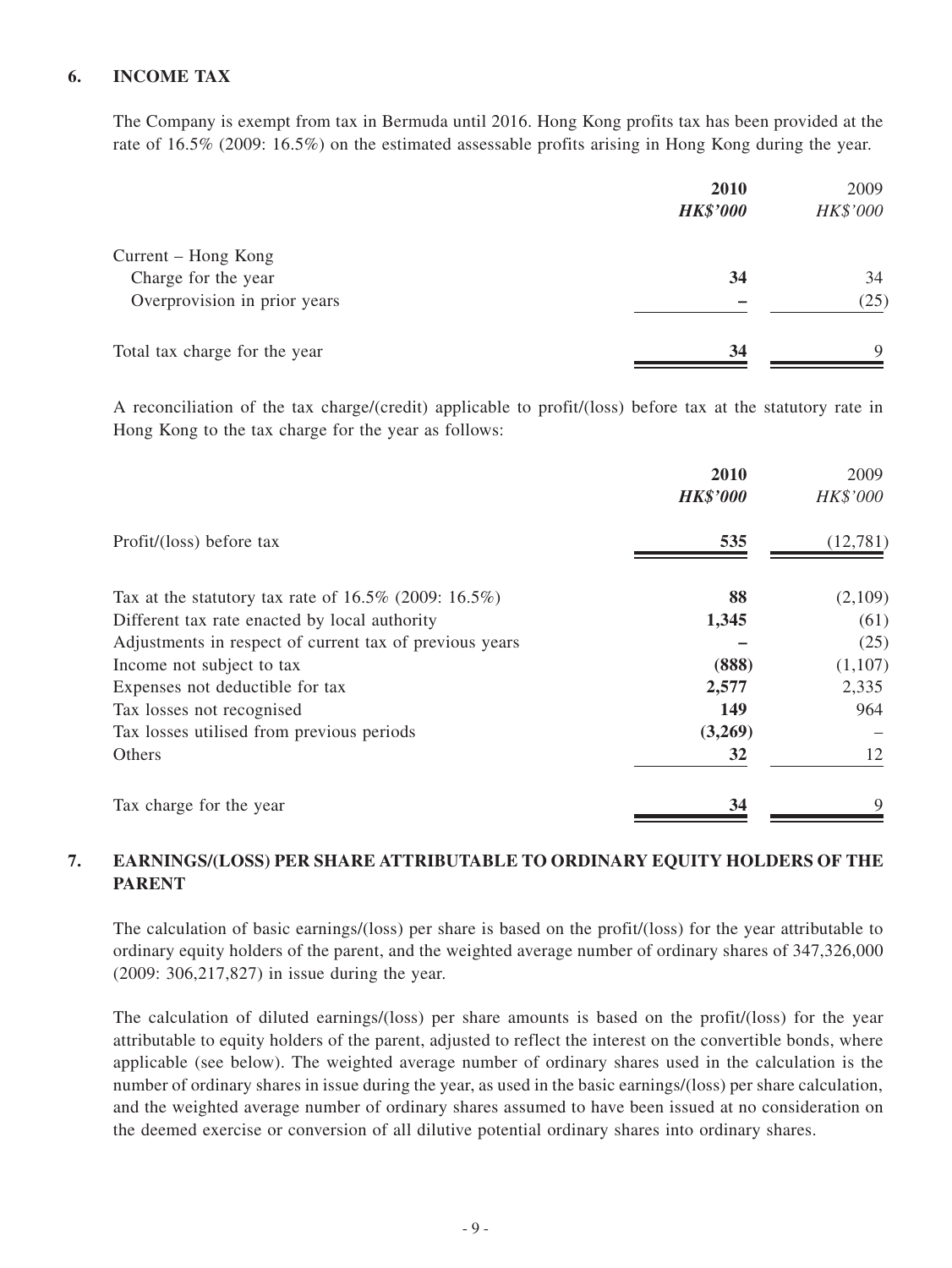No adjustment has been made to the basic earnings/(loss) per share amounts presented for the years ended 31 March 2010 and 2009 in respect of a dilution as the impact of the convertible bonds outstanding had an anti-dilutive effect on the basic earnings/(loss) per share amounts presented.

The calculations of basic and diluted earnings/(loss) per share are based on:

| 2010<br><b>HK\$'000</b> | 2009<br>HK\$'000                       |
|-------------------------|----------------------------------------|
|                         |                                        |
| 633                     | (12,684)                               |
| 8,992                   | 8,175                                  |
|                         |                                        |
| $9,625*$                | $(4,509)*$                             |
|                         |                                        |
| 2010                    | 2009                                   |
|                         |                                        |
|                         |                                        |
|                         | 306,217,827                            |
|                         |                                        |
| 324,763,193             | 324, 763, 193                          |
| 672,089,193*            | 630,981,020*                           |
|                         | <b>Number of shares</b><br>347,326,000 |

- \* *For the year ended 31 March 2010, because the diluted earnings per share amount increased when taking the convertible bonds into account, the convertible bonds had an anti-dilutive effect on the basic earnings per share for the year and were ignored in the calculation of diluted earnings per share. Therefore, diluted earnings per share amount is based on the profit for the year of HK\$633,000 and the weighted average number of ordinary shares of 347,326,000 in issue during the year.*
- \* *For the year ended 31 March 2009, because the diluted loss per share amount decreased when taking the convertible bonds into account, the convertible bonds had an anti-dilutive effect on the* basic loss per share for the year and were ignored in the calculation of diluted loss per share. *Therefore, diluted loss per share amount was based on the loss for that year of HK\$12,684,000 and the weighted average number of ordinary shares of 306,217,827 in issue during that year.*

#### **8. TRADE RECEIVABLES**

|                   | 2010<br><b>HK\$'000</b> | 2009<br>HK\$'000 |
|-------------------|-------------------------|------------------|
| Trade receivables | 19,085                  | 26,270           |
| Impairment        | (3,260)                 | (3,609)          |
|                   | 15,825                  | 22,661           |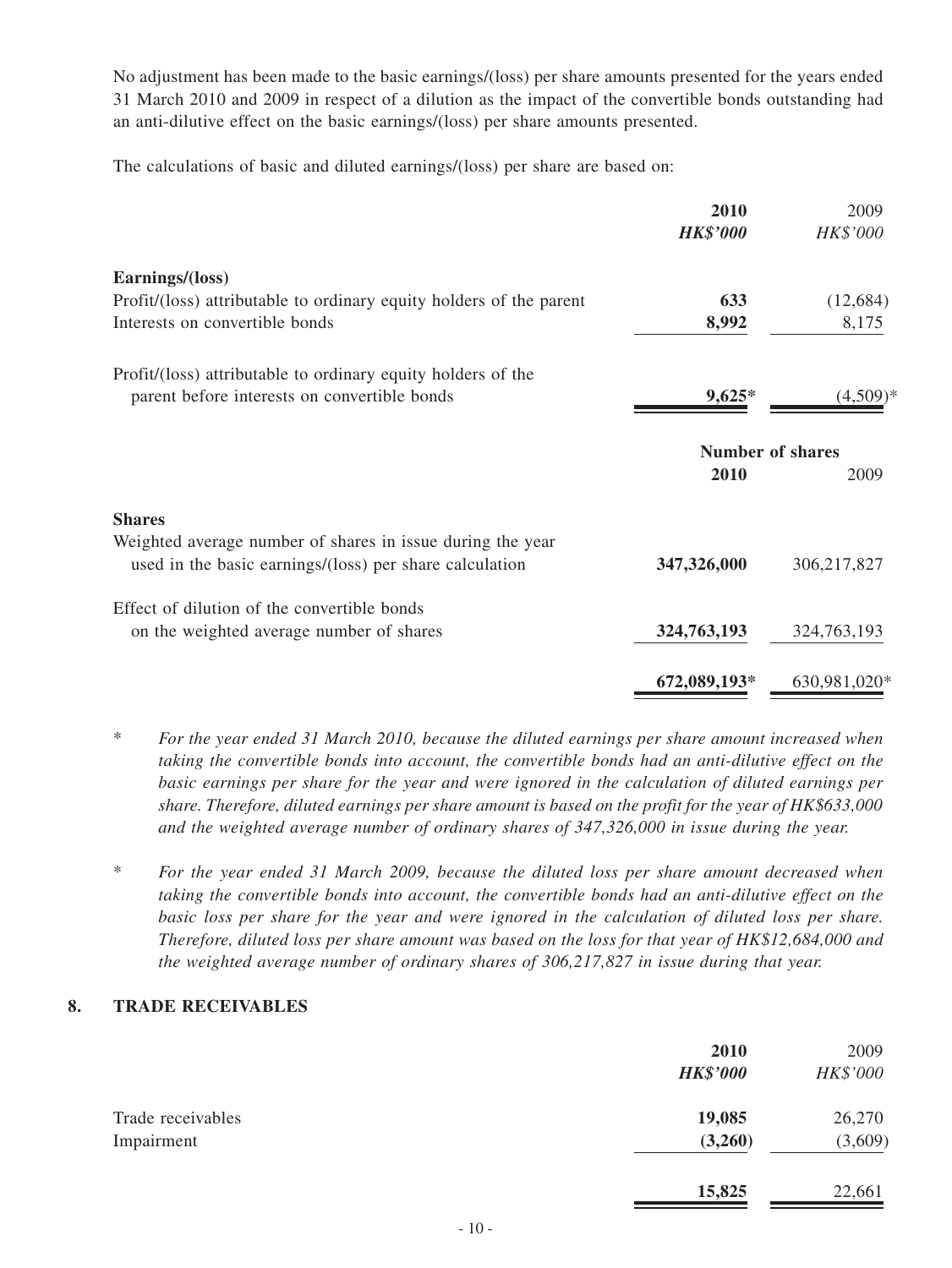The Group grants to its trade customers credit periods normally ranging from cash on delivery to 60 days. A longer credit period is granted to a few customers with long business relationships with the Group and with strong financial positions. The Group seeks to maintain strict control over its outstanding receivables to minimise credit risk. Overdue balances are reviewed regularly by senior management. In view of the aforementioned and the fact that the Group's trade receivables relate to a large number of diversified customers, there is no significant concentration of credit risk. Trade receivables are noninterest-bearing.

An aged analysis of the trade receivables as at the end of the reporting period, based on the invoice date and net of impairment of trade receivables, is as follows:

|                  | 2010            | 2009     |
|------------------|-----------------|----------|
|                  | <b>HK\$'000</b> | HK\$'000 |
| $0$ to $30$ days | 5,084           | 7,045    |
| 31 to 60 days    | 2,107           | 1,495    |
| 61 to 90 days    | 286             | 2,333    |
| Over 90 days     | 8,348           | 11,788   |
|                  | 15,825          | 22,661   |

#### **9. TRADE PAYABLES**

An aged analysis of the trade payables as at the end of the reporting period, based on the invoice date, is as follows:

|                    | 2010<br><b>HK\$'000</b> | 2009<br>HK\$'000 |
|--------------------|-------------------------|------------------|
| Current to 30 days | 2,343                   | 6,080            |
| 31 to 60 days      | 2,294                   | 2,048            |
| Over 60 days       | 2,683                   | 3,703            |
|                    | 7,320                   | 11,831           |

The trade payables are non-interest-bearing and are normally settled on 60-day terms.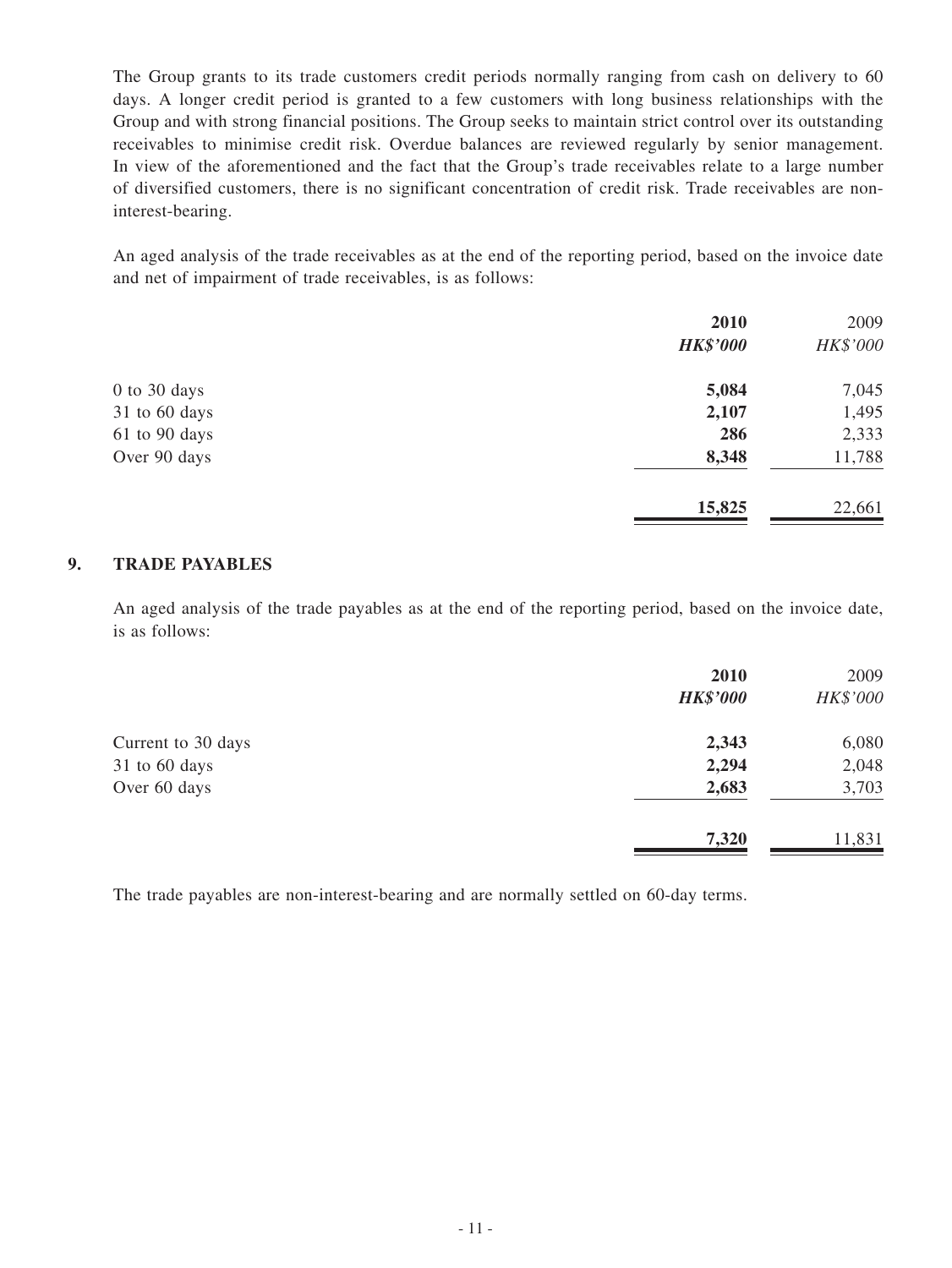# **MANAGEMENT DISCUSSION AND ANALYSIS**

## **Business Review**

The Group had revenue of HK\$153.8 million for the year ended 31 March 2010 (2009: HK\$73.6 million) and profit for the year of HK\$0.5 million (2009: loss for the year of HK\$12.8 million).

Consolidated revenue of HK\$153.8 million for the year ended 31 March 2010, increased 109.0% from HK\$73.6 million as comparing with previous year. The increase in business volume was primarily due to the contribution from the Guangxi Nanning Wharton International Hotel Limited ("the Nanning Hotel") which was acquired in January 2009.

The Nanning Hotel reported an average room rate of HK\$548 (2009: HK\$533) and an occupancy rate of 72% (2009: 59%) during the year.

As at 31 March 2010, net asset value attributable to equity holders amounted to approximately HK\$197.0 million, 0.3% higher than the amount of HK\$196.4 million in 2009.

### **Business Prospects**

After the acquisition of the Nanning Hotel in January 2009, the Group is planning on expanding and broadening its business in the PRC. The Nanning Hotel is now the Group's principal business as it contributed more than 86% of the Group's revenue in fiscal 2010. Although the Company intends to carry on the building maintenance services business, the size of the business is decreased as comparing with previous year. Recognising the efforts of the PRC government in promoting the economies of the less developed regions and the rapid development of local tourism industry in the second tier cities in the PRC, the Board is also looking to business opportunities in the PRC for development and expansion.

# **Financial Review**

# *Liquidity and financial resources*

The Group's cash and bank balances are mostly in Hong Kong dollars and Renminbi. As at 31 March 2010, the Group had unpledged cash and bank deposit balances of approximately HK\$86.9 million (2009: HK\$72.6 million). As at 31 March 2010, the Group had outstanding bank borrowings of HK\$256.5 million. (2009: HK\$259.9 million). The gearing ratio of the Group which represented the total bank borrowings to the equity attributable to equity holders of the parent, was 44% (2009: 49%).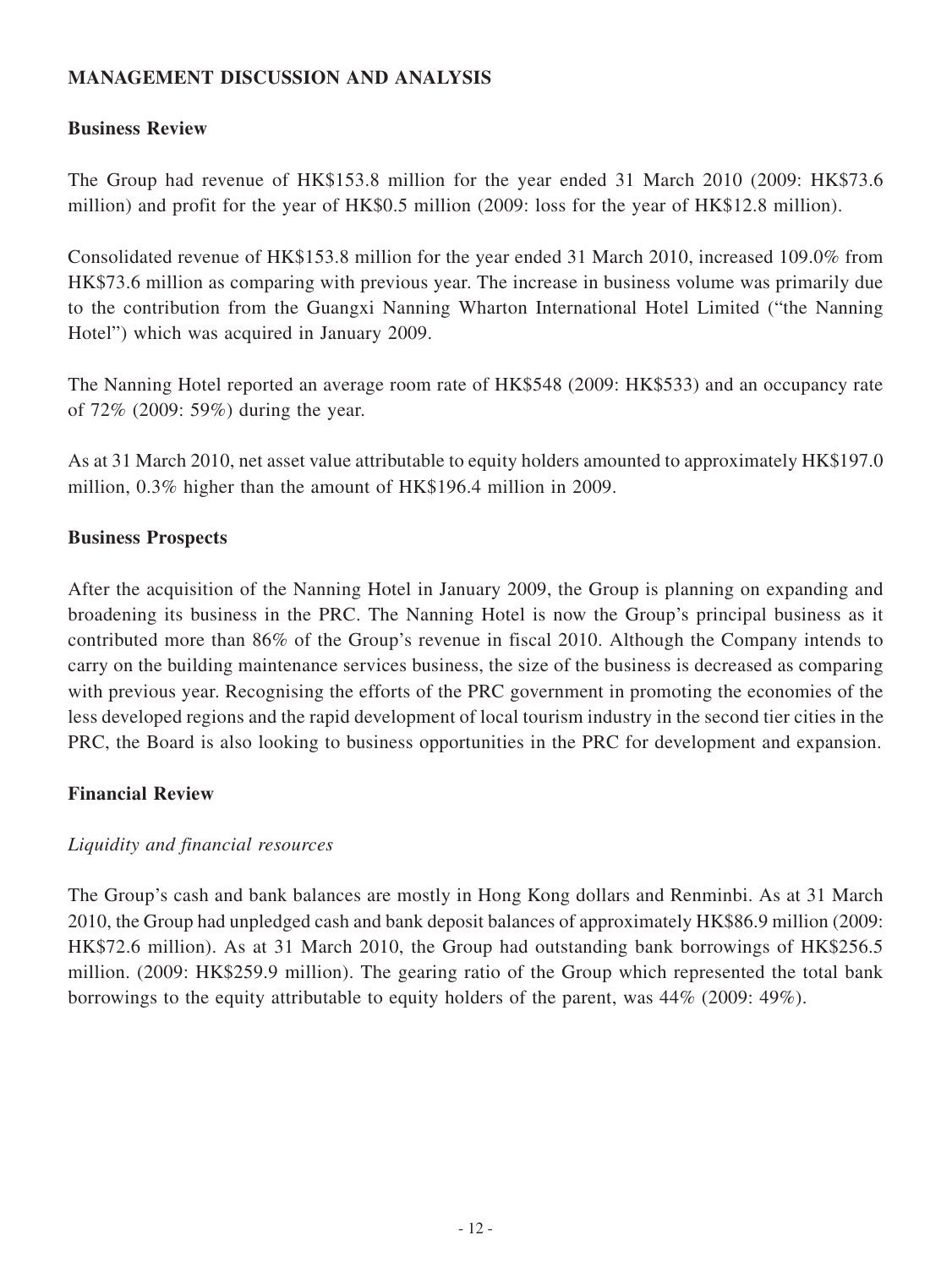# *Treasury and funding policy*

The assets and liabilities of the Group are mainly denominated in Hong Kong dollars and Renminbi. The Group's bank borrowing is on a floating rate at the prime rate of the People's Bank of China. The maximum bank borrowing granted by bank given to the Group and a subsidiary is HK\$361.6 million (2009: HK\$361.6 million). Taking into account of cash in hand and available credit facilities, the Group has sufficient working capital for its present requirements. The Renminbi has been pegged to a basket of currencies. Accordingly, the Group has minimal exposure to foreign exchange fluctuation.

# *Pledge of assets*

At 31 March 2010, the hotel properties held with an aggregate net book value of approximately HK\$302.7 million (2009: HK\$313.6 million) were mortgaged to a bank to secure banking facilities granted to the Group.

# *Employees and remuneration policy*

The Group employed approximately 610 employees as at 31 March 2010 (2009: 595). Remuneration is determined by reference to market terms and the qualifications and experience of the staff concerned. Salaries are reviewed annually depending on individual merits. The Group also provides other benefits including retirement benefits scheme, medical insurance and educational subsidies to all eligible staff.

# **FINAL DIVIDEND**

The directors do not recommend the payment of any dividend in respect of the year (2009: Nil).

# **PURCHASE, SALE OR REDEMPTION OF THE COMPANY'S LISTED SHARES**

Neither the Company nor any of its subsidiaries purchased, redeemed or sold any of the Company's listed shares during the year.

# **CORPORATE GOVERNANCE**

The Company is committed to achieving high standards of corporate governance that properly protect and promote the interests of its shareholders. The monitoring and assessment of certain governance matters are allocated to three committees: Audit Committee, Remuneration Committee and Nomination Committee which operate under the defined terms of reference and are required to report to full Board on a regular basis.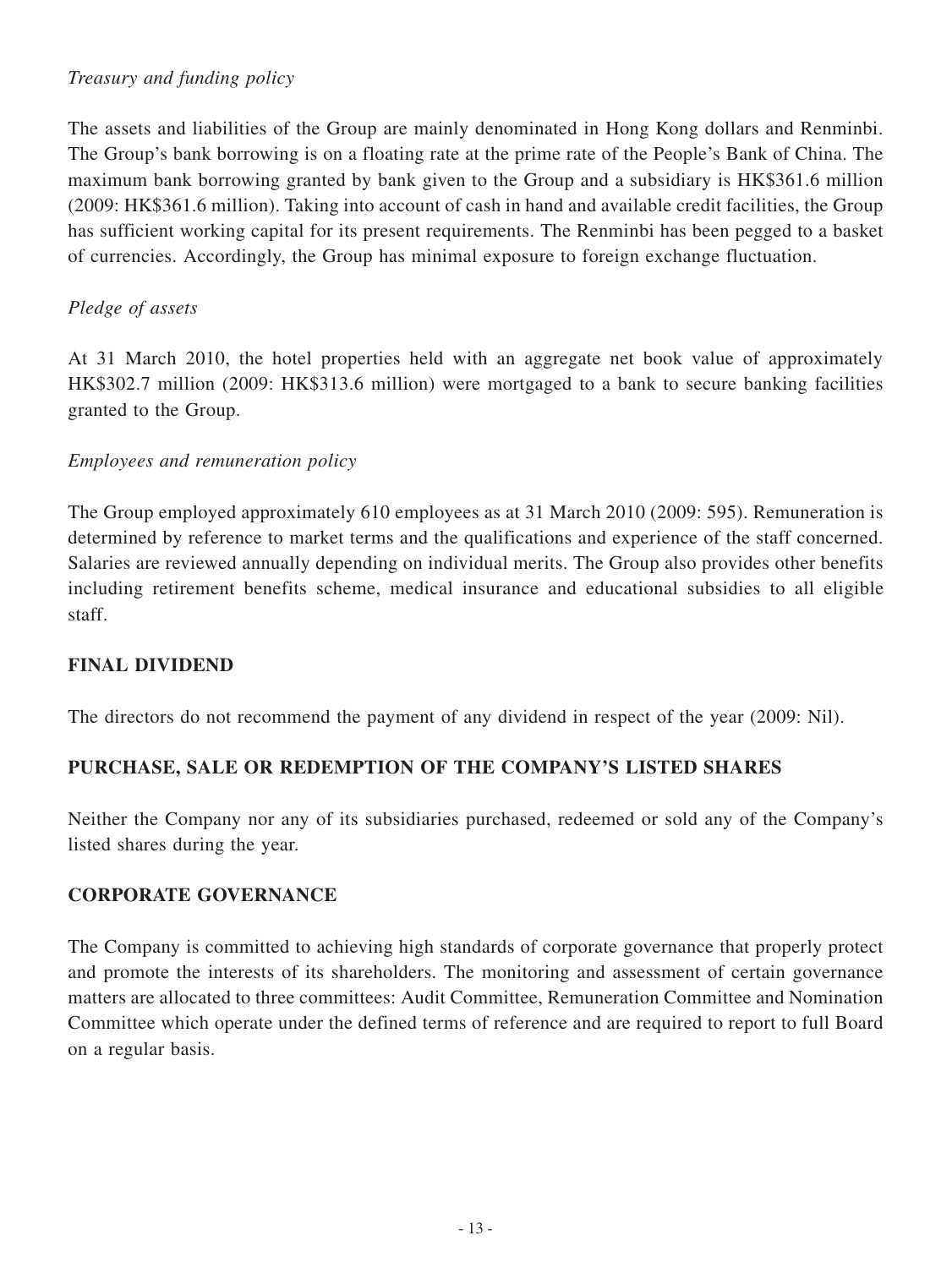# **CODE ON CORPORATE GOVERNANCE PRACTICES**

In the opinion of the Board, the Company had complied with Code on Corporate Governance Practices (the "CG Code") contained in Appendix 14 of the Rules Governing the Listing of Securities on the Stock Exchange (the "Listing Rules") throughout the year ended 31 March 2010, except for code provisions A.1.1, A.4.1, A.4.2, B.1.3 and E.1.2, details of which are discussed in this announcement.

CG Code provision A.1.1 stipulates that the Board should meet regularly and board meeting should be held at least four times a year at approximately quarterly intervals. During the year, four board meetings were held to review and discuss the annual and interim results together with all corporate transactions happened during the year. Although the board meetings held during the year were not convened on a quarterly basis, the directors considered that sufficient meetings had been held to cover all aspects of the Company's business.

CG Code provision A.4.1 stipulates that non-executive directors should be appointed for a specific term and subject to re-election. All the existing non-executive directors of the Company do not have a specific term of appointment but are subject to retirement by rotation and re-election at the annual general meeting in accordance with the Bye-laws of the Company. As such, the Board considers that sufficient measures have been taken to ensure that the Company's corporate governance practices are no less exacting than those in the CG Code.

CG Code provision A.4.2 stipulates that every director, including those appointed for a specific term, should be subject to retirement by rotation at least once every three years. The Board will ensure the retirement of each director, other than those hold office as Executive Chairman or Managing Director, by rotation at least once every three years in order to comply with the CG Code. The Board presently considered that the continuity of office of the Executive Chairman or Managing Director provides the Group a strong and consistent leadership and is of great importance to the smooth operations of the Group.

CG Code provision B.1.3 stipulates that the terms of reference of the Remuneration Committee should include, as a minimum, those specific duties as set out in the CG Code provisions. The Company has adopted the terms of reference for the Company's Remuneration Committee on 21 December 2006, which was subsequently amended. Pursuant to the terms of reference for the Remuneration Committee, it is stipulated that the Remuneration Committee has the duty to "review" as opposed to "determine" the specific remuneration packages of executive directors and senior management.

The remuneration of the executive directors and senior management of the Company is reviewed by the Remuneration Committee and recommended to the Board and the Chairman of the Board respectively for determination, taking into account of market pay and individual performance. In the opinion of the directors, the current practice serves the same purpose as laid down by the CG Code.

The code provision E.1.2 of the CG Code stipulates that the chairman of the Board should attend the annual general meeting ("AGM") of the Company. The Chairman did not attend the 2009 AGM due to other business engagement. An executive director had chaired the 2009 AGM and answered questions from the shareholders.